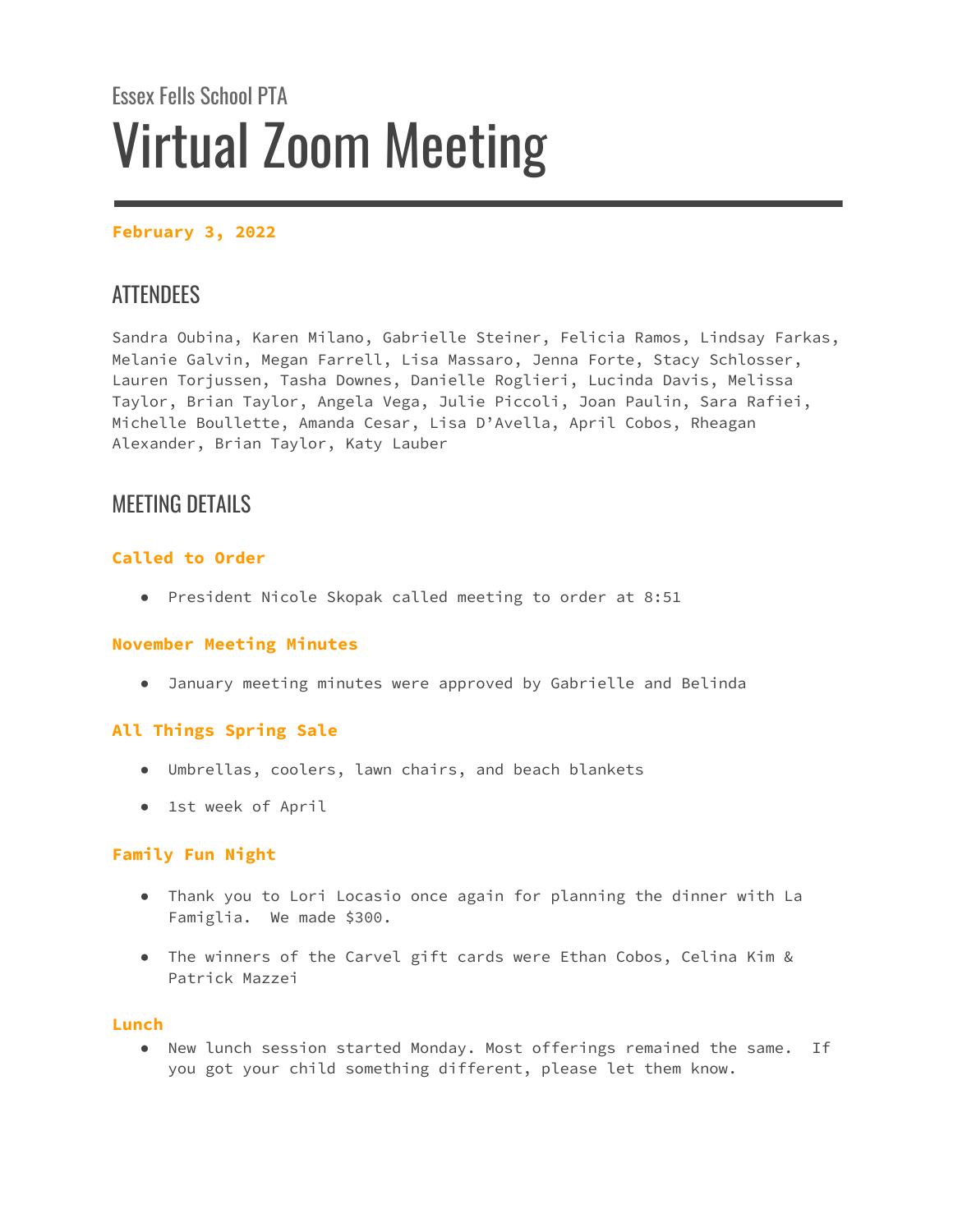#### **Open Board Seats**

- Explain reorganization and what new seats entail, offer to answer questions after.
- Dannielle moving to treasurer. Ed moving to President. Need secretary and VP.
- Questions? Please ask Margaret Nowak

### **Spring Fundraiser**

- 1st week of April
- Online auction-donations needed-restaurants, wine, kid items, camps, sports memorabilia, tickets.
- Class parents should be thinking about what they want to make for an auction item. Ideas are due to Ed for approval by 2/18. Project complete by 3/25.
- Class moms can pull kids during recess. Notify school of time and date.
- Spring Mingle will be held in May.

#### **Thank you**

● Thank you to all volunteers who show up every week, in the cold, and support our lunch and rolling pick up and drop off.

#### **Dr. Gadaleta's Report**

- Approved Ms. Fitzgibbons to fulfill the vacant teaching spot in 6th grade. New teacher starting at the beginning of March. The 6th grade enjoyed her teaching demo.
- Health update: starting to plateau with COVID case. However, stomach bug is going around.
- Consent form in folders regarding in school COVID testing. Can be signed on the spot.
- K/Pre-K registration.
	- 36 Pre-K with 28 slots. Almost all spots filled by 4 year olds.
- Test to Stay QA
	- Q: How does it work?